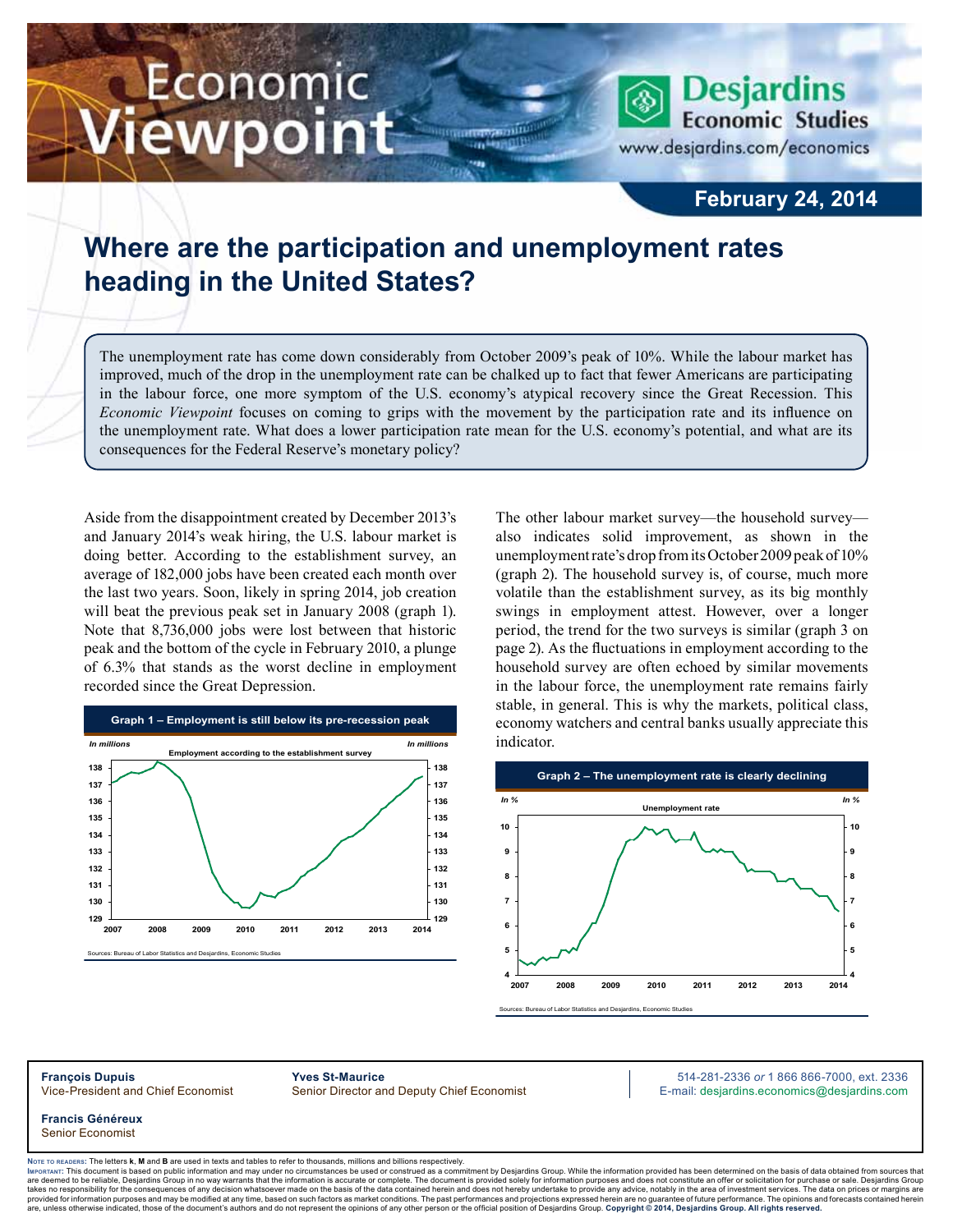



### **The current problems with the unemployment rate**

The unemployment rate is one of the most widely used and referenced indicators. However, it has a few flaws, which are currently being magnified. Note that the unemployment rate is the ratio between the number of unemployed and the labour force, expressed as a percentage. It is therefore affected by the fluctuations in both components. Above, we stressed how volatile the household survey of employment is. Its other major flaw has to do with labour force movements, which can muddy the picture that the unemployment rate gives of the actual employment situation. For example, if there were no new hires but a growing number of workers who have become discouraged and who have stopped looking for work, the unemployment rate would go down, even if the overall situation had deteriorated.

#### **Drop in the participation rate**

The U.S. economic situation is, of course, not that bad right now, but much of the unemployment rate's decline over the last few years results from that type of labour force movement. Although economic conditions have shown substantial improvement, the labour force is almost stagnant (graph 4). In fact, if we compare the labour force with the population aged 16 and over, the participation rate continues to slide (graph 5). The box on page 3 shows the differences between the total population, civilian population and the labour force.

The participation rate's decline masks the actual employment situation. If we compare the employment level directly with the total civilian population to calculate an employment ratio, we can see that it has barely budged since the recession ended (graph 6). The labour market situation thus seems much grimmer than suggested by the unemployment rate, which has declined almost constantly.







Another way to see how recent labour force movements impact the unemployment rate is to use the movement by employment but keep the participation rate constant. If we do this exercise from where the unemployment rate peaked in October 2009 and retain that month's participation rate (65.0%), the unemployment rate remains much higher throughout the recovery and only dips to 9.5% in January 2014. From there to the current 6.6%, nearly all of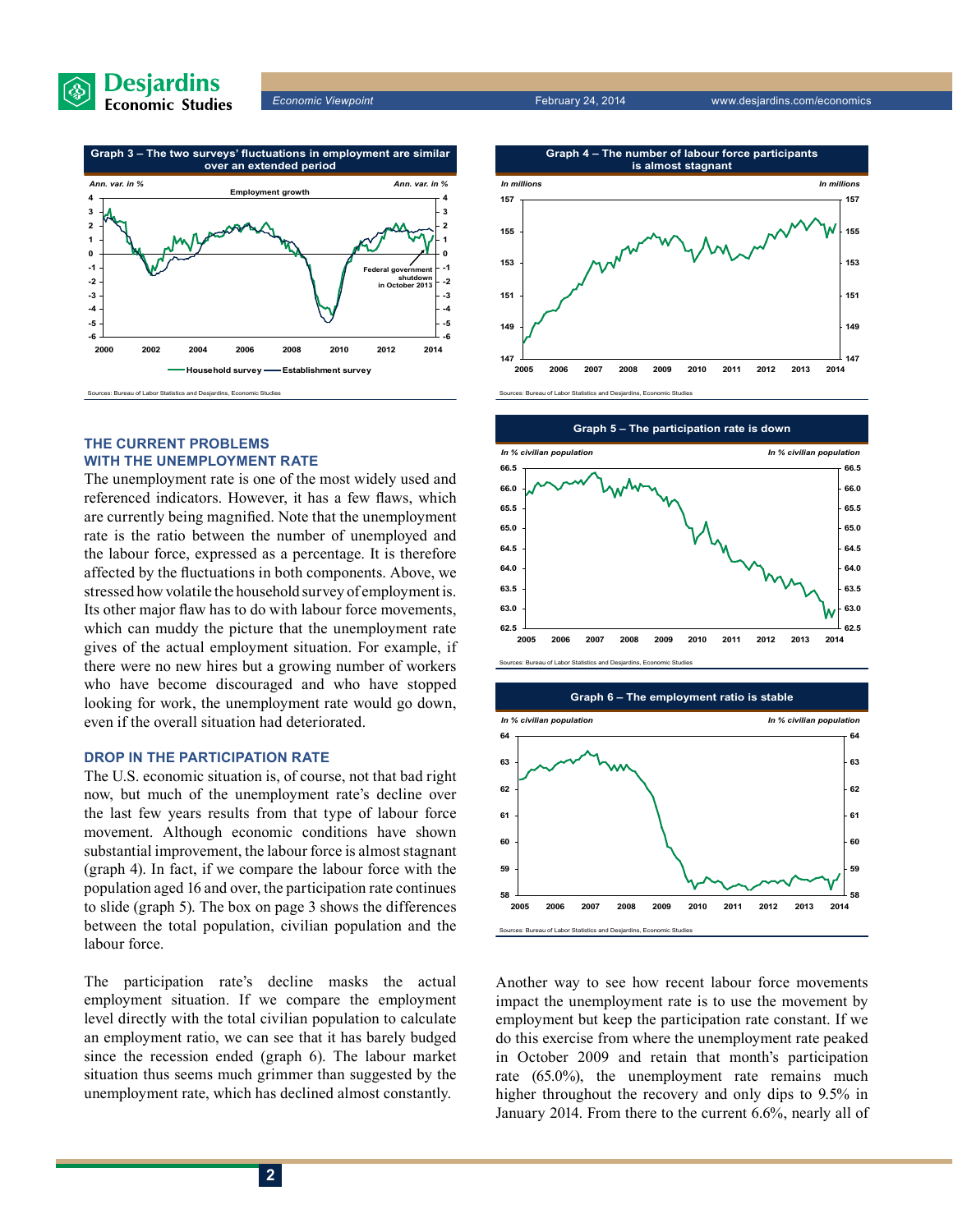*Economic Viewpoint* February 24, 2014 www.desjardins.com/economics





the decline by the unemployment rate comes from the drop in the participation rate. Note, however, that the drop in the participation rate in the final months of 2013 was magnified by the federal government's shutdown in October and harsh weather conditions in December.

#### **How will the participation rate move?**

There is reason to wonder whether American workers' participation in the labour force is atypical and whether, sooner or later, it will get onto the track that is usual during economic recoveries and growth cycles. It is normal for the participation rate to fall during recessions, when a lack of job openings discourages job seeking. Major demographic shifts, or shifts prompted by changing habits (change in the baby-boomer cohort, huge influx of women into the job market in the 1970s and 1980s), may make it difficult to

see the impact of such discouragement (graph 7 on page 4); it is clearer when we compare the participation rate to its own trend (graph 8 on page 4). Once a recovery is well entrenched, participation tends to advance more quickly, slowing the drop by the unemployment rate as discouraged unemployed workers return to join the ranks of active job seekers. After that, the participation rate (still compared with its trend) rises throughout the growth cycle.

Four and a half years after the recession's official end, with more than 7.8 million jobs created since the bottom of the cycle, the participation rate continues to trend down. Several factors are behind this movement:

• A weak economic recovery that is inspiring some scepticism among discouraged unemployed workers.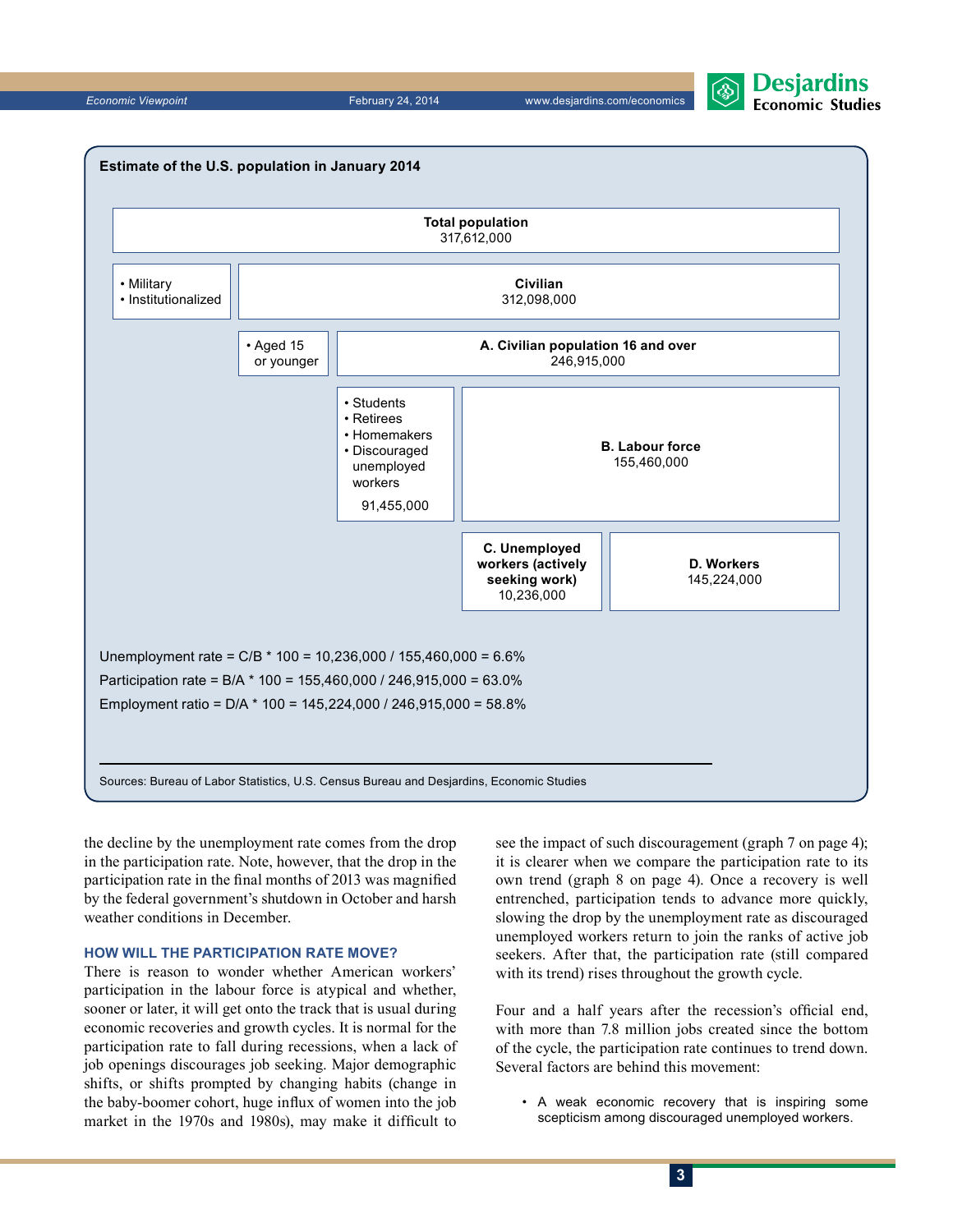



#### of Labor Statistics and Desjarding, Eco



urces: Bureau of Labor Statistics and Desjardins, Economic Stud

- An ageing population with more and more workers and jobless people no longer wanting to be active labour market participants.
- A decline in youth participation in the labour market, with the young generation staying in school longer, among other things.
- Technological changes that are creating a divergence between the kinds of employees being sought and job seekers' qualifications.
- Housing market problems that may have limited worker mobility.

Aside from the first point, and the last two, which should lessen as the economy's growth improves and surplus production capacity declines, the other factors should continue to limit labour force growth over the coming years.

The main effect will come from population ageing. Graph 9 depicts the shift in the distribution of the civilian population aged 16 and over in 1992, 2002 and 2012, alongside the Bureau of Labor Statistics' (BLS) projection for 2022. Over 30 years, the proportion of workers aged 55 and up will have gone from 26.3% to 37.9%. In the last several years,



this cohort's participation rate has gone up substantially, even during the recession (graph 10); however, it has not increased enough to offset the fact that, even in 2012, its participation rate will be much lower than that of the most active cohort, those aged 25 to 54. Graph 11 depicts the participation rate by age in 1992, 2012 and 2022.



**Graph 11 – Although it is increasing, participation by the oldest workers remains low**



% Bureau of Labor Statistics forecasts<br>Sources: Bureau of Labor Statistics necesses:<br>tistics and Desjardins, Econo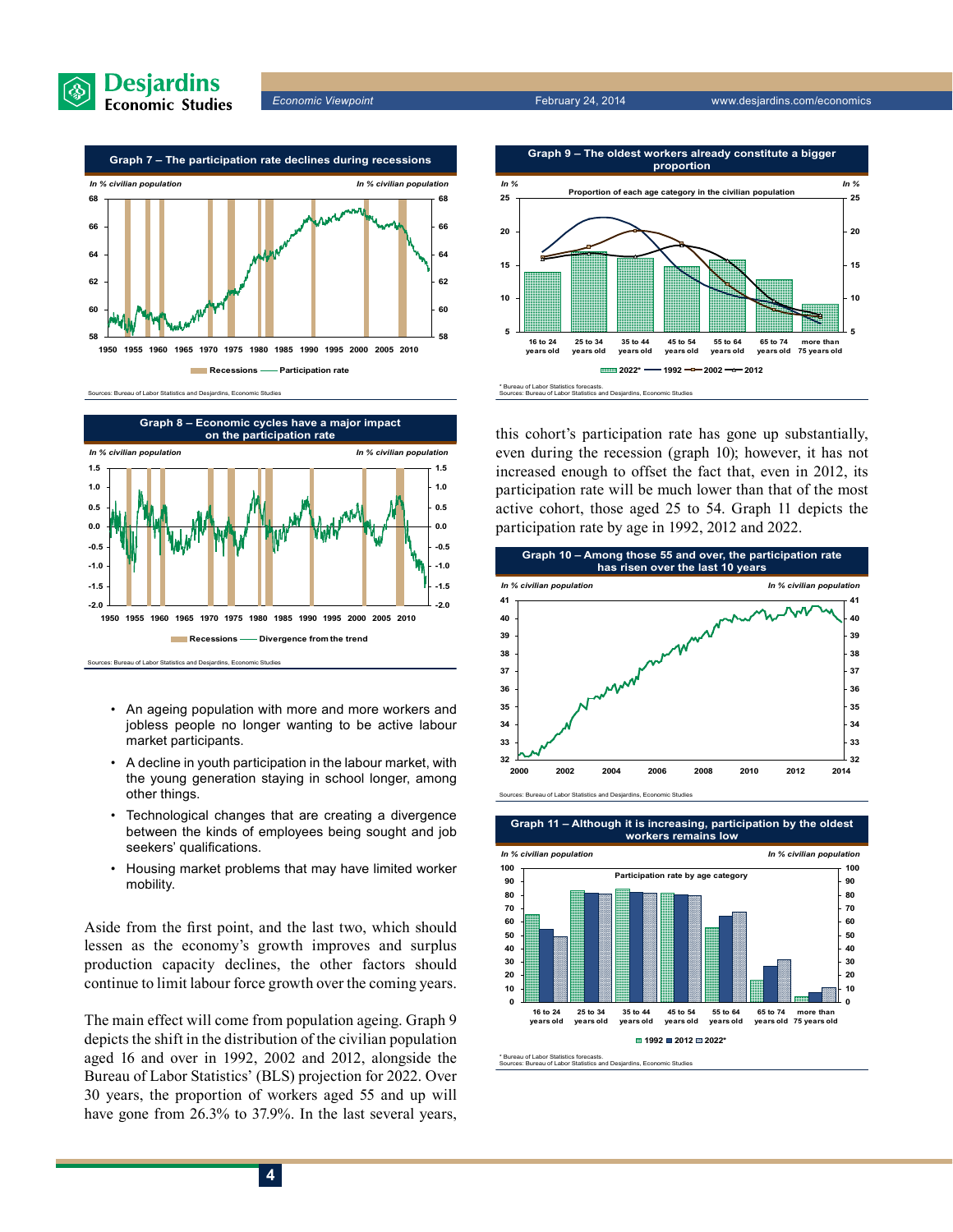**Desjardins Economic Studies** 

We can therefore expect the labour force to show very limited growth over the rest of the decade. Note, however, that forecasts in this area have been fairly unstable (graph 12); in addition to erroneous predictions about demographic shifts in the U.S. population, these "errors" also arise from the situational and structural effects created by the recession. As the labour force will grow more slowly than the civilian population, we can expect the participation rate to decline gradually, continuing the trend that started over 10 years ago (graph 13).





The Congressional Budget Office (CBO) recently predicted that instituting President Obama's health reform will have long-term repercussions for the participation rate. In their budget projections, CBO analysts estimated that the fact that worker could access to affordable health insurance other than from their employers will allow some Americans to work less, if they choose to. Subsidies that allow less fortunate Americans to buy health insurance, with the subsidy amount declining as household income rises, are also an incentive to supply fewer hours of work.

#### **Impacts on the unemployment rate**

A decline by the participation rate naturally has implications for the unemployment rate. A smaller rise in labour force participants also implies, over the long run, weaker growth in the number of workers. The unemployment rate will fluctuate according to the speed at which these two growth rates evolve. In the near term, the economy's progress should foster fairly solid employment growth. With annualized real GDP growth of just 1.9% in 2013, the U.S. economy managed to create 2,322,000 jobs. Faster GDP growth, with federal budget policy much less of a hindrance to the economy (fiscal cliff, sequester, shutdown and risk of default created by the debt ceiling), should lead to solid employment gains. Despite the soft patches in December 2013 and January 2014, employment should quickly return to a pace of 200,000 hires or so a month. If the fluctuations in the household survey do not diverge too much from movements in the establishment survey, we can expect the number of jobs to rise constantly. As the labour force should, on average, expand by just under 100,000 people per month in 2014 and 2015, job holders will constitute a growing proportion thereof. Conversely, the proportion of unemployed will decline, as more and more of them find jobs. This means that the unemployment rate should continue to fall (graph 14). On the other hand, faster growth by the civilian population than the labour force should result in more modest growth by the employment ratio (graph 15 on page 6).



Over the longer term, employment growth should be increasingly hampered by weak participation. As the BLS is predicting, the average for monthly hires should not be as big as we have become used to recently. From 2016 until the end of the decade, these gains should be closer to 100,000 new workers a month, a situation that should stabilize the trend unemployment rate at around 5%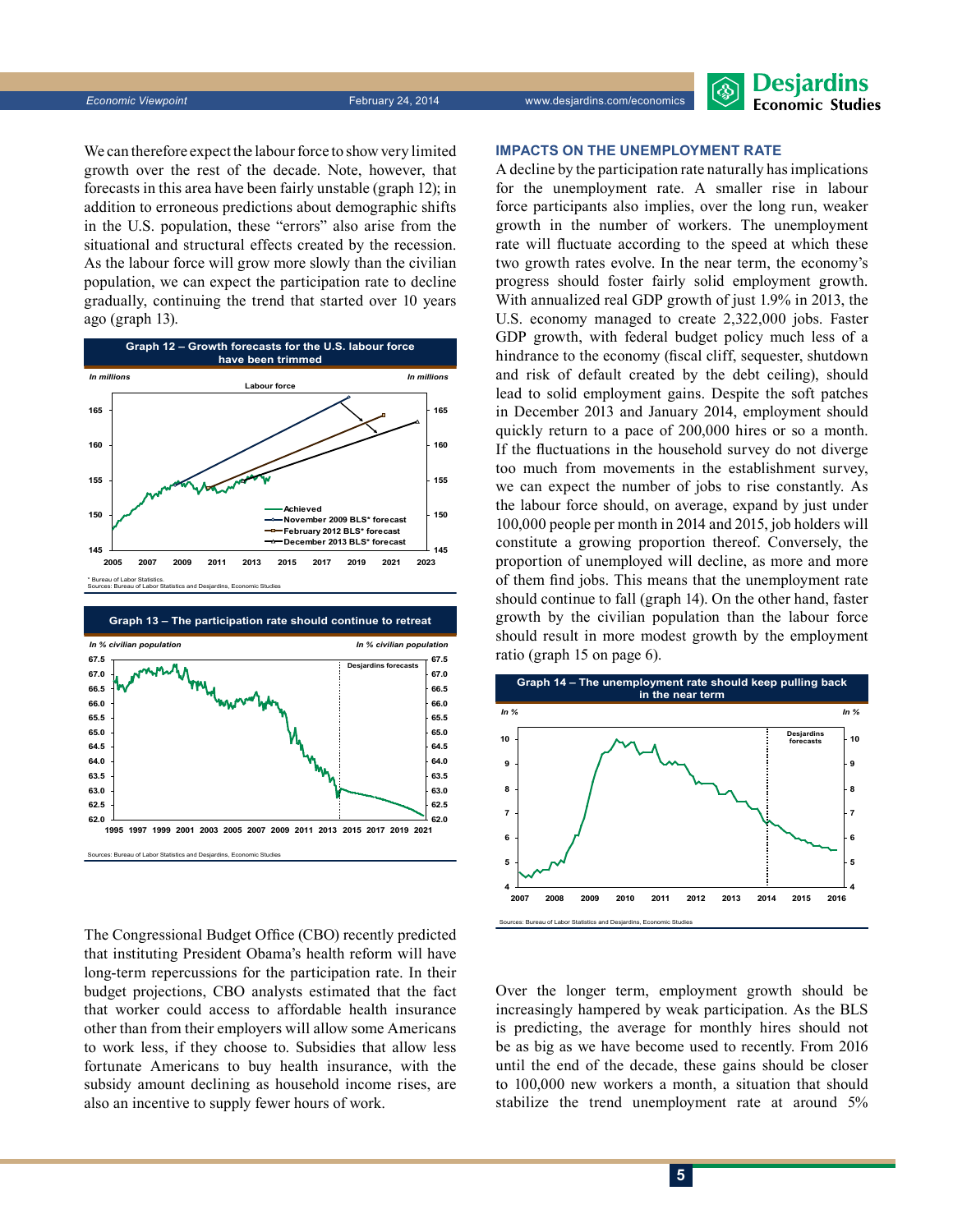





(graph 16). Clearly, the economic situation prevailing then could cause the unemployment rate to diverge from this trend, which comes from demographic shifts.

#### **Will the U.S. economy have less growth potential in the future?**

An economy's potential is primarily based on two factors: hours worked by the labour force, and labour productivity. Worker productivity has progressed by leaps and bounds in recent decades as a result of technological advances. High productivity even had a kind of perverse effect at the start of the recovery: the economy was able to accelerate with no real growth by employment. For example: real GDP reached its pre-crisis peak in spring 2011, while employment has still not regained all of the ground lost.

U.S. economic potential can be estimated in several ways. The CBO uses one of the most common methods. According to the CBO, in the final quarter of 2013, U.S. real GDP was 3.8% below real potential. The United States still has a lot of unused production capacity, even though growth by potential is much slower than it was before the recession. According to the CBO, growth was 3.2% from 1982 to 2001, boosted by strong labour force growth in the 1980s and solid productivity in the 1990s. However, these two factors have since slowed, and the CBO thinks that potential growth will be 2.0% between 2014 and 2017, and 2.2% subsequently (graph 17). Soft future potential is primarily due to a weak labour force (graph 18).





A lower potential growth rate means that we will have to get used to seeing economic indicators rise more slowly, along with a slower global supply, which in turn means slower global demand. As long as these remain in fairly good balance, they should not create too much pressure on prices and wages. In fact, the gap between real GDP and its potential is not expected to close until 2019. Weaker potential does not necessarily mean more inflation, as Japan's extreme case attests.

#### **Consequences for monetary policy**

Since December 2012, the Federal Reserve (Fed) has been identifying three factors that prompt it to keep its key rates steady and very low. Two of the factors deal with inflation; the other involves the unemployment rate. According to the Fed, interest rates should remain where they are, between 0.00% and 0.25%, as long as the unemployment rate stays above